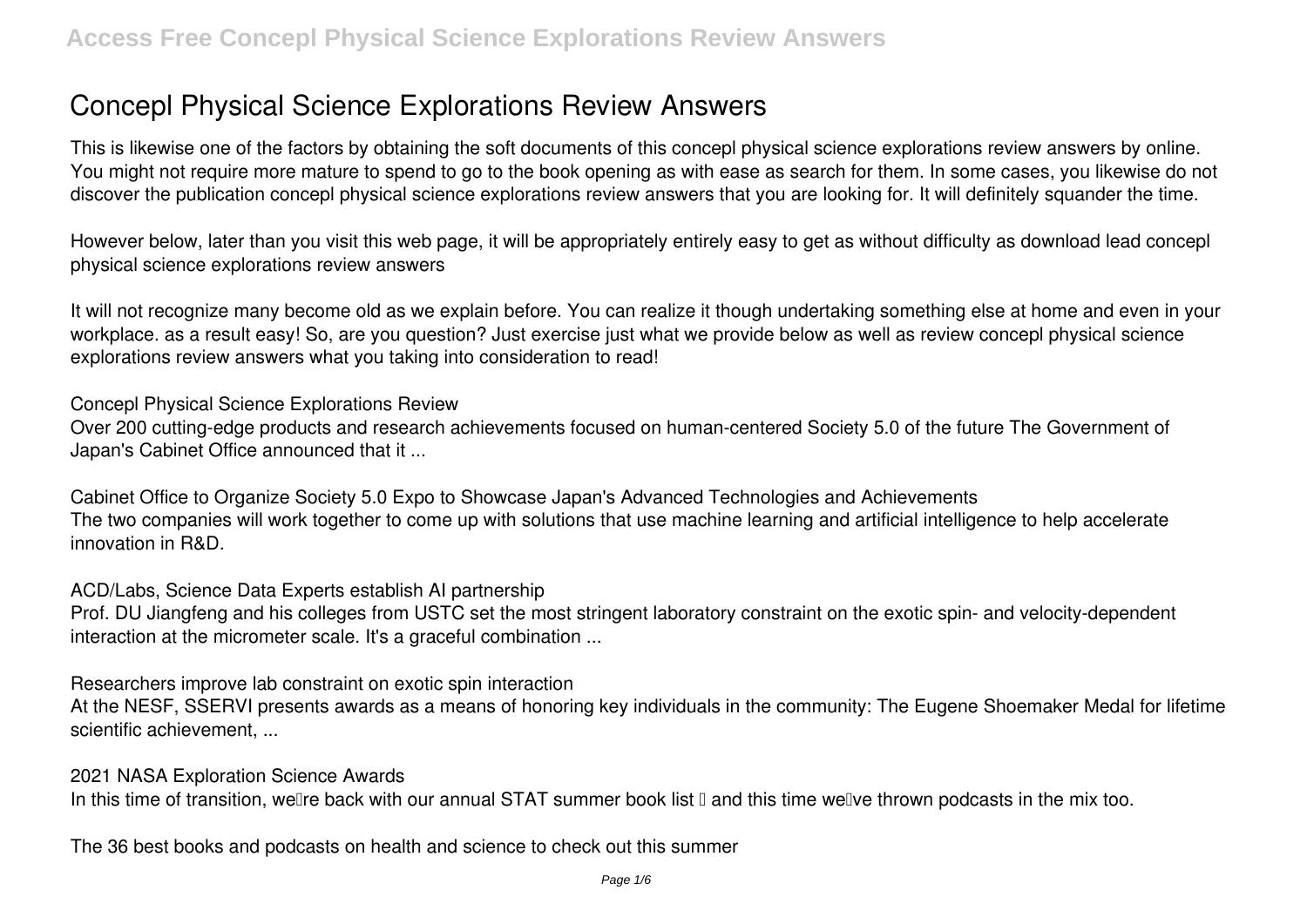These interactive explorations ... science topics, make it highly rewarding to learn a new skill and concept or brush up on subject matter that's collected dust over the years. Want to review ...

*Learn to think like a genius with Brilliant*

This is the second guest post discussing Abigail Shrier's Irreversible Damage: The Transgender Craze Seducing Our Daughters solicited from experts in transgender medical care. In this p ...

*Irreversible Damage to the Trans Community: A Critical Review of Abigail Shrier* is book *Irreversible Damage (Part One)* The science of happiness has always been inextricably linked to eugenics. Modern positive psychology is no different.

**"Never Look on the Dark Side !!: The Science of Positivity from Early Eugenics to Today** 

The stories of string theorist Marianne and beekeeper Roland are told forwards, backwards and sideways as we explore their theatrical multiverse ...

*Constellations review I a stellar revival for Nick PayneIs high-concept romance* Therefore, exploration of new magnetic topological semimetals is of great importance. Recently, researchers from the High Magnetic Field Laboratory of the Hefei Institutes of Physical Science ...

*Researchers resolve magnetic structures of different topological semimetals* Research in science is a harmonious blend of beautiful 'imagery' and 'pure reasoning'. The great Danish Physicist Neils Bohr once wrote, "when it comes to atoms, language can be used only as in poetry ...

*The Role Of Imagery In Science*

Forgetting allows us to adapt and improvise, and sleep is key to deleting extraneous cortical information. We dream in order to forget.

*'Forgetting' Review: The Balm of Oblivion*

Ockham's exploration of the philosophical concept ... "the only physical theories that we are willing to accept are the beautiful ones." But defining what is "beautiful" in science is as ...

As science advances, does Ockham<sup>®</sup>s Razor still apply?

The Shanghai Astronomy Museum, the world's largest of its kind, has started trial operation to showcase humankind's unremitting efforts throughout history to explore the universe and China's latest ...

*Shanghai Astronomy Museum showcases humankind's unremitting efforts in space exploration* Page 2/6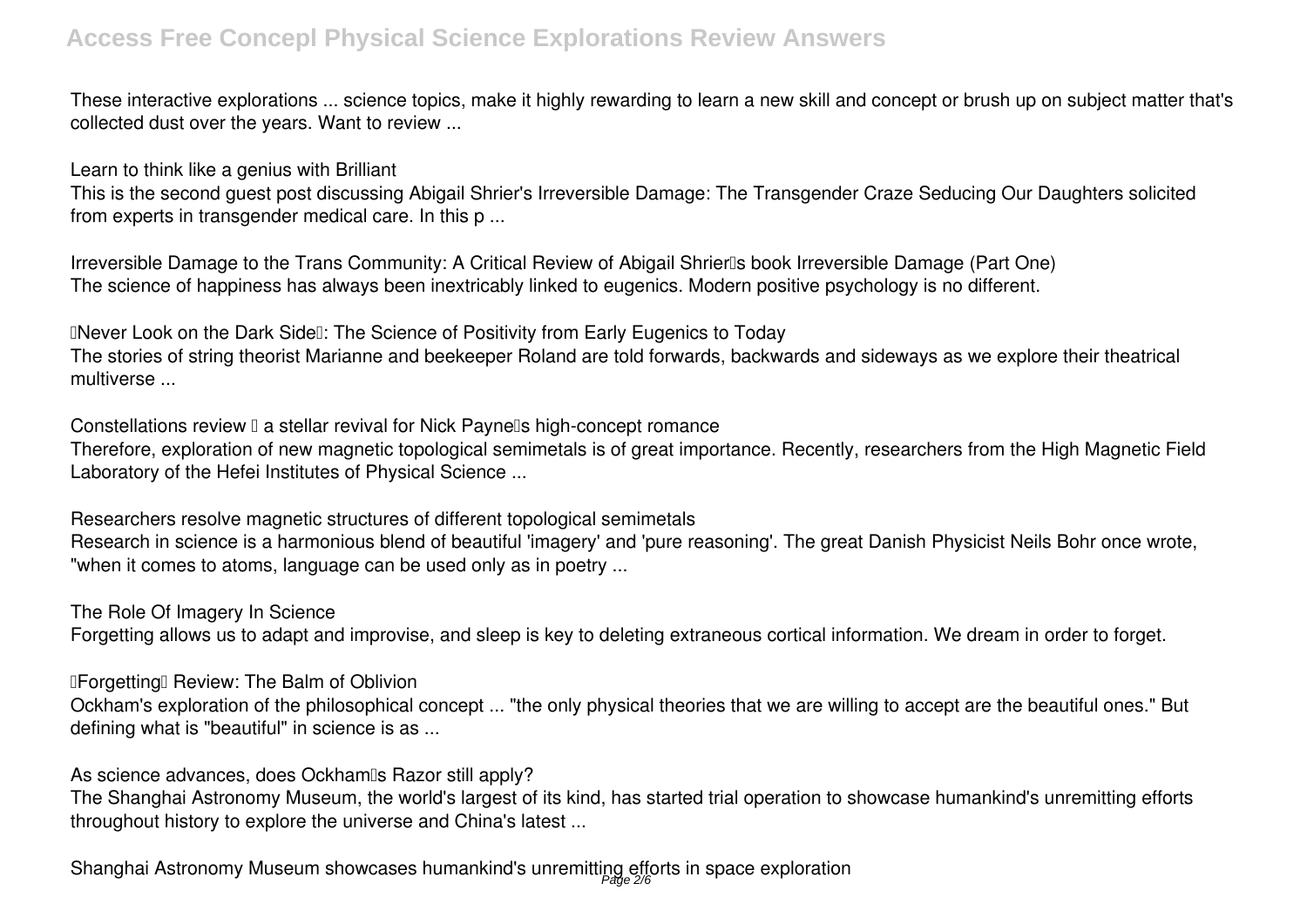Good Luck #1 is a frantic and fun mindbender of a comic book built on psychedelic concepts ... an era where science has the ability to quantify and even isolate Luck in physical form.

*Good Luck #1 Advance Review: The Finest Mind-Bending Comics Storytelling of Today*

At this point, the widespread understanding is that the next space station will be a private sector endeavor while NASA will focus on space science and exploration beyond ... Roger Launius described ...

*Before you go, Administrator Nelson*

Levenson<sup>®</sup>s book, on the other hand, is a highly detailed exploration of a particular ... we<sup>n</sup>ve met a few times at science-writing things, and follow each other on Twitter).

*Book Review: Two Books About Money*

In 'Seek You,' Kristen Radtke melds social science and personal anecdotes with hauntingly beautiful imagery, making the lonely feel less alone.

*Review: Feeling lonely? Join the club with an intense new graphic memoir*

The Department of Veterans Affairs completed a strategic review of its electronic health record modernization program and Jon Rychalski, VAIs chief financial officer, told lawmakers Thursday that the ...

*Jon Rychalski: VA to Conduct Enterprisewide IT, Physical Infrastructure Review for EHR Program* Chicory: A Colorful Tale is a gorgeous picture book adventure that tackles the highs and lows of being creative through heartfelt storytelling & clever puzzles.

This is the eBook of the printed book and may not include any media, website access codes, or print supplements that may come packaged with the bound book. Conceptual Physical Science, Fifth Edition, takes learning physical science to a new level by combining Hewitt's leading conceptual approach with a friendly writing style, strong integration of the sciences, more quantitative coverage, and a wealth of media resources to help professors in class, and students out of class. It provides a conceptual overview of basic, essential topics in physics, chemistry, earth science, and astronomy with optional quantitative coverage.

Both the Presidentâlls commission on how to implement the Presidentâlls space exploration initiative and Congress asked the NRC undertake an assessment and review of the science proposed to be carried out under the initiative. An initial response to that request was the NRC February 2005 report, Science in NASAâlls Vision for Space Exploration. While that reportâlls preparation, NASA created capabilities and strategy roadmapping efforts which became the object of the next phase of the NRC review. The new NASA administrator modified that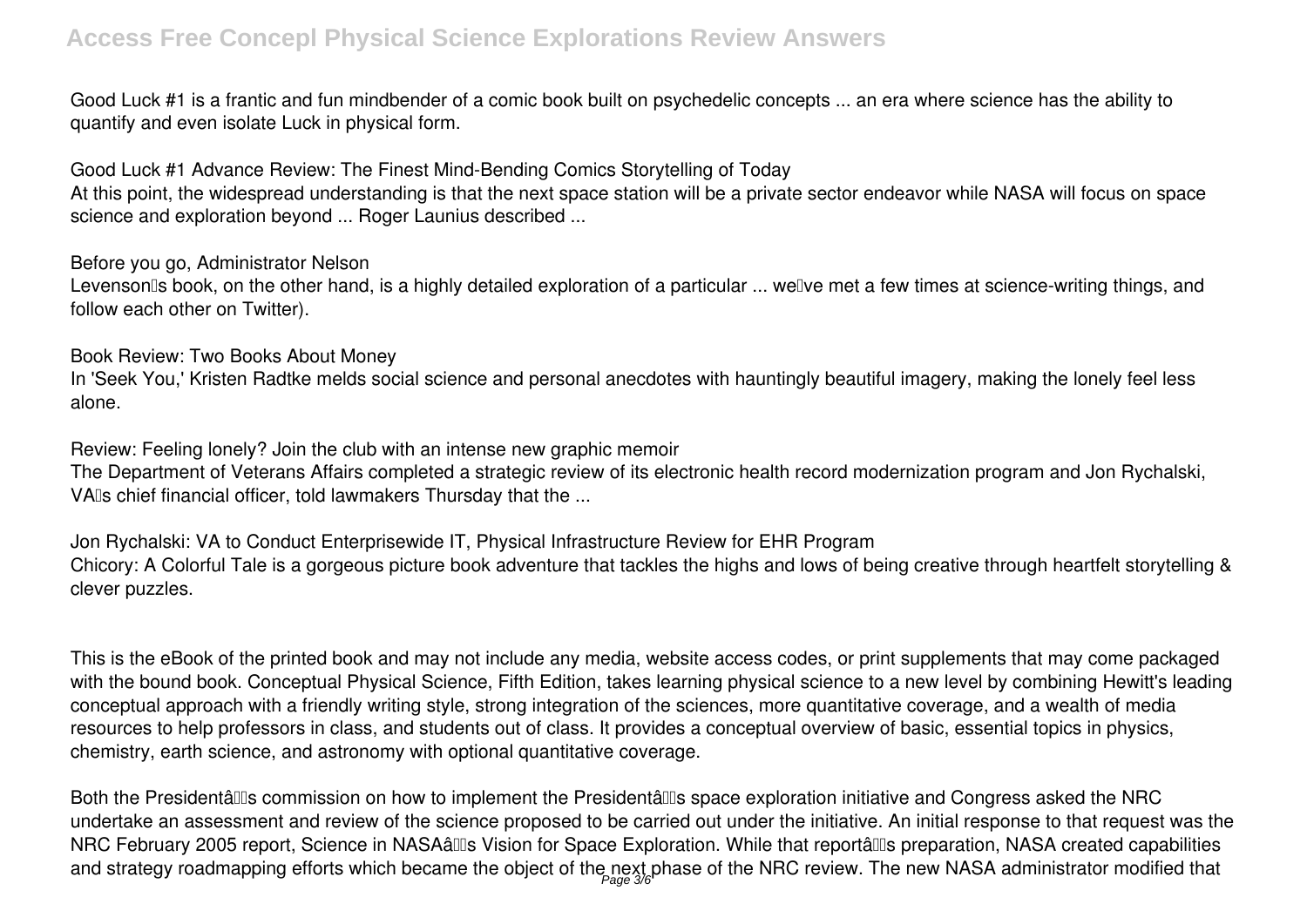NASA activity resulting in changes in the NRC review effort. This report provides a review of six science strategy roadmaps: robotic and human exploration of Mars; solar system exploration; universe exploration; search for earth-like planets; earth science and applications from space; and sun-earth system connection. In addition, an assessment of cross-cutting and integration issues is presented.

Teleportation, time machines, force fields, and interstellar space ships<sup>[]</sup>the stuff of science fiction or potentially attainable future technologies? Inspired by the fantastic worlds of Star Trek, Star Wars, and Back to the Future, renowned theoretical physicist and bestselling author Michio Kaku takes an informed, serious, and often surprising look at what our current understanding of the universe's physical laws may permit in the near and distant future.Entertaining, informative, and imaginative, Physics of the Impossible probes the very limits of human ingenuity and scientific possibility.

In February 2004, the President announced a new goal for NASA; to use humans and robots together to explore the Moon, Mars, and beyond. In response to this initiative, NASA has adopted new exploration goals that depend, in part, on solar physics research. These actions raised questions about how the research agenda recommended by the NRC in its 2002 report, The Sun to the Earth and Beyond, which did not reflect the new exploration goals, would be affected. As a result, NASA requested the NRC to review the role solar and space physics should play in support of the new goals. This report presents the results of that review. It considers solar and space physics both as aspects of scientific exploration and in support of enabling future exploration of the solar system. The report provides a series of recommendations about NASA's Sun-Earth Connections program to enable it to meet both of those goals.

To meet the objectives of the Vision for Space Exploration (VSE), NASA must develop a wide array of enabling technologies. For this purpose, NASA established the Exploration Technology Development Program (ETDP). Currently, ETDP has 22 projects underway. In the report accompanying the House-passed version of the FY2007 appropriations bill, the agency was directed to request from the NRC an independent assessment of the ETDP. This interim report provides an assessment of each of the 22 projects including a quality rating, an analysis of how effectively the research is being carried out, and the degree to which the research is aligned with the VSE. To the extent possible, the identification and discussion of various cross-cutting issues are also presented. Those issues will be explored and discussed in more detail in the final report.

In response to requests from Congress, NASA asked the National Research Council to undertake a decadal survey of life and physical sciences in microgravity. Developed in consultation with members of the life and physical sciences communities, the guiding principle for the study is to set an agenda for research for the next decade that will allow the use of the space environment to solve complex problems in life and physical sciences so as to deliver both new knowledge and practical benefits for humankind as we become a spacefaring people. The project's statement of task calls for delivery of two books--an interim report and a final survey report. Although the development of specific recommendations is deferred until the final book, this interim report does attempt to identify programmatic needs and issues to guide nearterm decisions that are critical to strengthening the organization and management of life and physical sciences research at NASA.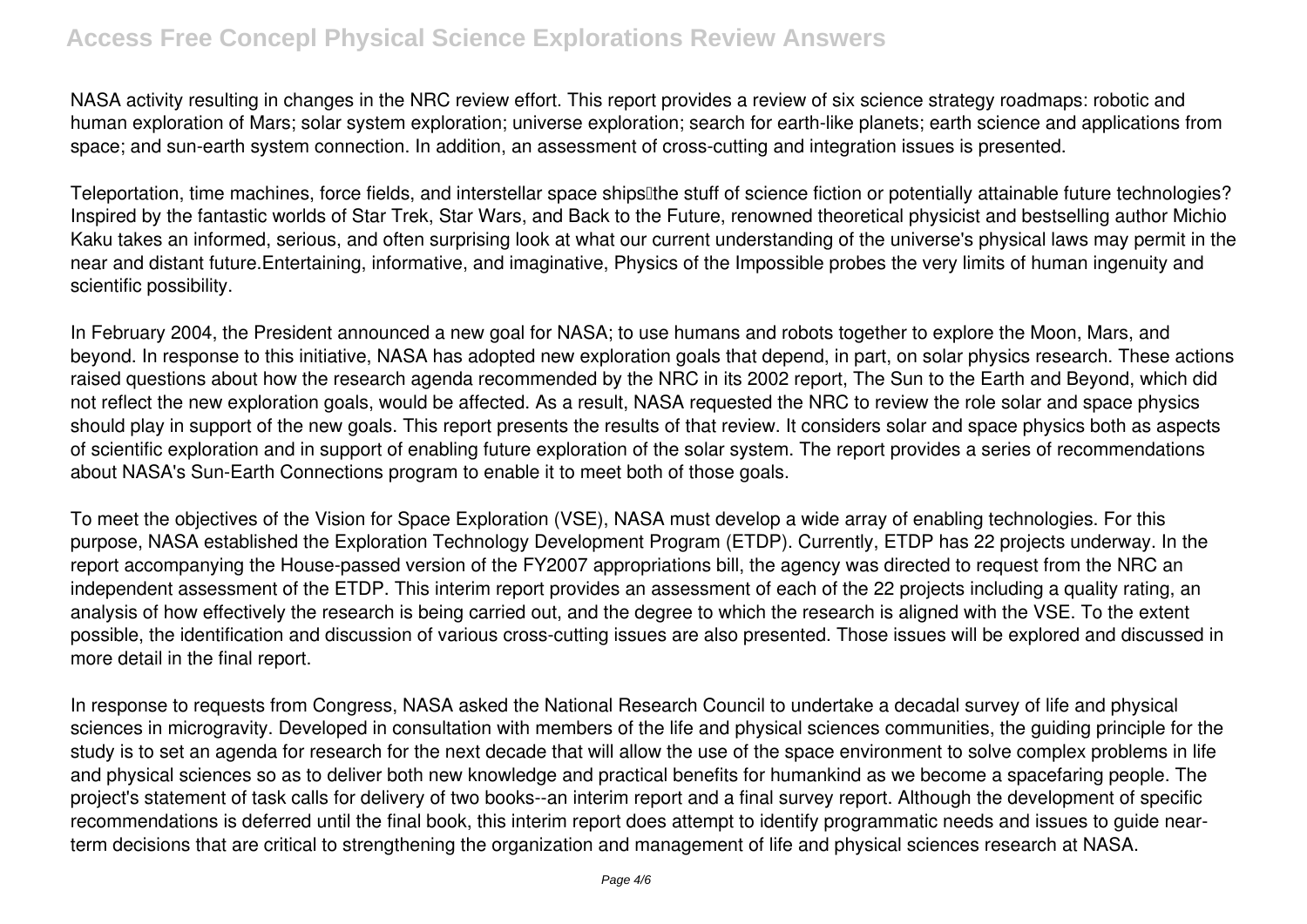For thirty years the NASA microgravity program has used space as a tool to study fundamental flow phenomena that are important to fields ranging from combustion science to biotechnology. This book assesses the past impact and current status of microgravity research programs in combustion, fluid dynamics, fundamental physics, and materials science and gives recommendations for promising topics of future research in each discipline. Guidance is given for setting priorities across disciplines by assessing each recommended topic in terms of the probability of its success and the magnitude of its potential impact on scientific knowledge and understanding; terrestrial applications and industry technology needs; and NASA technology needs. At NASA alls request, the book also contains an examination of emerging research fields such as nanotechnology and biophysics, and makes recommendations regarding topics that might be suitable for integration into NASAâ $\mathbb{I}$ s microgravity program.

This report is the summary of a workshop held in May 2003 by the Space Studies Board's Committee on Solar and Space Physics to synthesize understanding of the physics of the outer heliosphere and the critical role played by the local interstellar medium (LISM) and to identify directions for the further exploration of this challenging environment.

In January 2004, President George W. Bush announced the Vision for Space Exploration (VSE), which instructed NASA to "Extend human presence across the solar system, starting with a human return to the Moon by the year 2020, in preparation for human exploration of Mars and other destinations," among other objectives. As acknowledged in the VSE, significant technology development will be necessary to accomplish the goals it articulates. NASA's Exploration Technology Development Program (ETDP) is designed to support, develop, and ultimately provide the necessary technologies to meet the goals of the VSE. This book, a review of the ETDP, is broadly supportive of the intent and goals of the VSE, and finds the ETDP is making progress towards the stated goals of technology development. However, the ETDP is operating within significant constraints which limit its ability to successfully accomplish those goals-the still dynamic nature of the Constellation Program requirements, the constraints imposed by a limited budget, the aggressive time scale of early technology deliverables, and the desire to fully employ the NASA workforce.

The original charter of the Space Science Board was established in June 1958, three months before the National Aeronautics and Space Administration (NASA) opened its doors. The Space Science Board and its successor, the Space Studies Board (SSB), have provided expert external and independent scientific and programmatic advice to NASA on a continuous basis from NASA's inception until the present. The SSB has also provided such advice to other executive branch agencies, including the National Oceanic and Atmospheric Administration (NOAA), the National Science Foundation (NSF), the U.S. Geological Survey (USGS), the Department of Defense, as well as to Congress. Space Studies Board Annual Report 2017 covers a message from the chair of the SSB, David N. Spergel. This report also explains the origins of the Space Science Board, how the Space Studies Board functions today, the SSB's collaboration with other National Academies of Sciences, Engineering, and Medicine units, assures the quality of the SSB reports, acknowledges the audience and sponsors, and expresses the necessity to enhance the outreach and improve dissemination of SSB reports. This report will be relevant to a full range of government audiences in civilian space research - including NASA, NSF, NOAA, USGS, and the Department of Energy, as well members of the SSB, policy makers, and researchers.